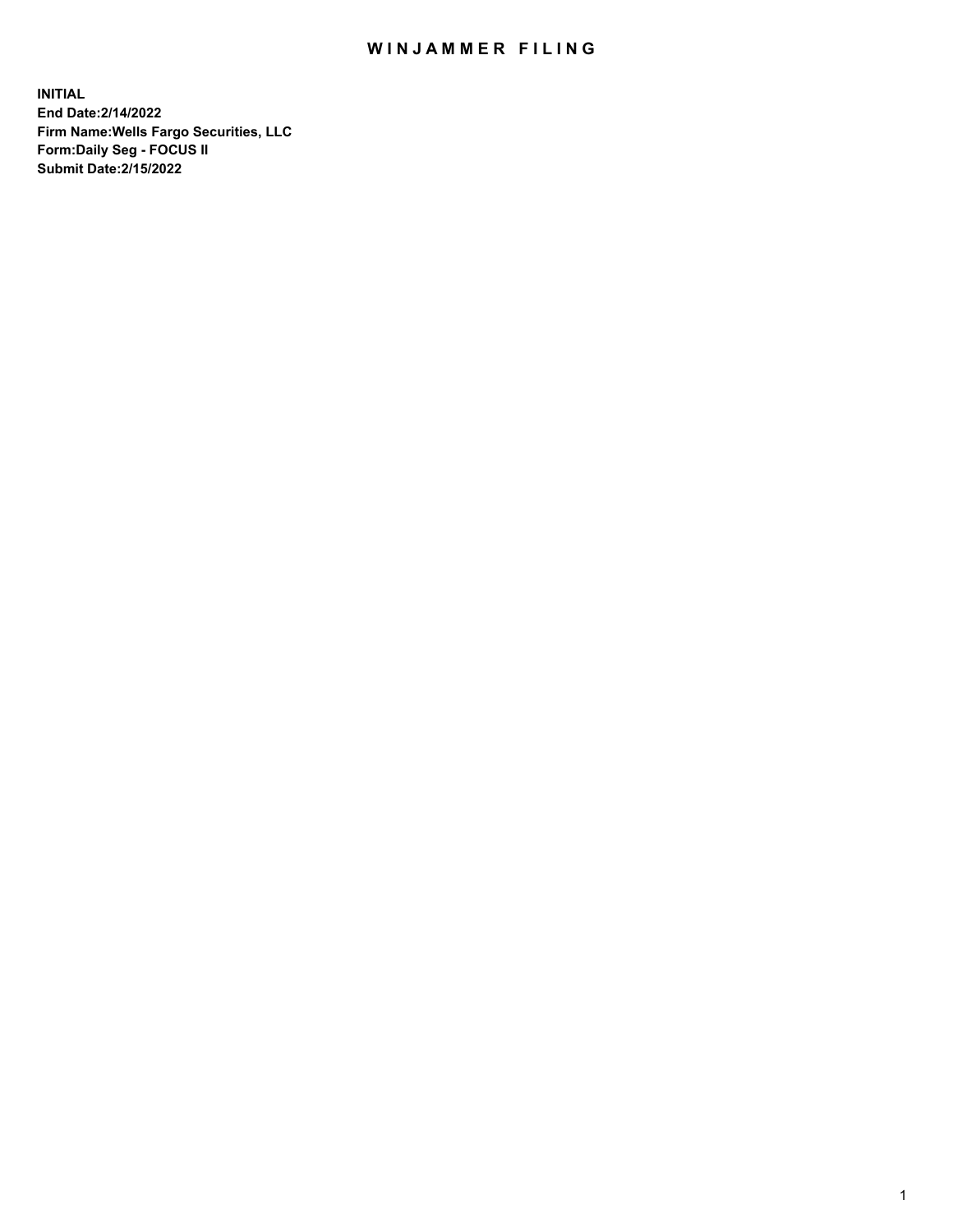**INITIAL End Date:2/14/2022 Firm Name:Wells Fargo Securities, LLC Form:Daily Seg - FOCUS II Submit Date:2/15/2022 Daily Segregation - Cover Page**

| Name of Company                                                                                                                                                                                                                                                                                                                | <b>Wells Fargo Securities LLC</b>                          |
|--------------------------------------------------------------------------------------------------------------------------------------------------------------------------------------------------------------------------------------------------------------------------------------------------------------------------------|------------------------------------------------------------|
| <b>Contact Name</b>                                                                                                                                                                                                                                                                                                            | <b>James Gnall</b>                                         |
| <b>Contact Phone Number</b>                                                                                                                                                                                                                                                                                                    | 917-699-6822                                               |
| <b>Contact Email Address</b>                                                                                                                                                                                                                                                                                                   | james.w.gnall@wellsfargo.com                               |
| FCM's Customer Segregated Funds Residual Interest Target (choose one):<br>a. Minimum dollar amount: ; or<br>b. Minimum percentage of customer segregated funds required:% ; or<br>c. Dollar amount range between: and; or<br>d. Percentage range of customer segregated funds required between:% and%.                         | 115,000,000<br><u>0</u><br>0 <sub>0</sub><br>00            |
| FCM's Customer Secured Amount Funds Residual Interest Target (choose one):<br>a. Minimum dollar amount: ; or<br>b. Minimum percentage of customer secured funds required:%; or<br>c. Dollar amount range between: and; or<br>d. Percentage range of customer secured funds required between:% and%.                            | 30,000,000<br><u>0</u><br>0 <sub>0</sub><br>0 <sub>0</sub> |
| FCM's Cleared Swaps Customer Collateral Residual Interest Target (choose one):<br>a. Minimum dollar amount: ; or<br>b. Minimum percentage of cleared swaps customer collateral required:% ; or<br>c. Dollar amount range between: and; or<br>d. Percentage range of cleared swaps customer collateral required between:% and%. | 355,000,000<br><u>0</u><br>00<br>00                        |

Attach supporting documents CH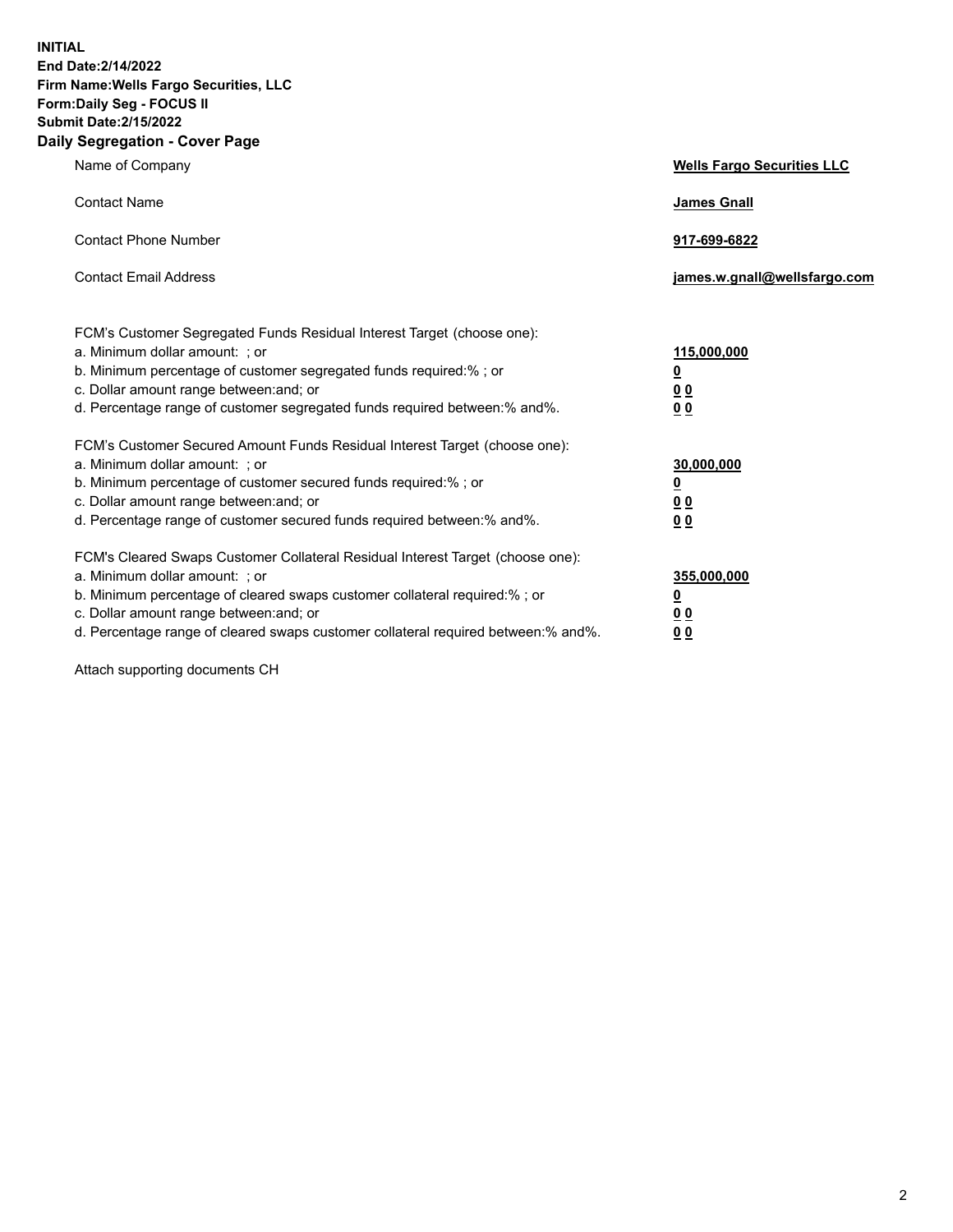**INITIAL End Date:2/14/2022 Firm Name:Wells Fargo Securities, LLC Form:Daily Seg - FOCUS II Submit Date:2/15/2022**

## **Daily Segregation - Secured Amounts**

|                 | Foreign Futures and Foreign Options Secured Amounts                                         |                                  |
|-----------------|---------------------------------------------------------------------------------------------|----------------------------------|
|                 | Amount required to be set aside pursuant to law, rule or regulation of a foreign            | $0$ [7305]                       |
|                 | government or a rule of a self-regulatory organization authorized thereunder                |                                  |
| 1.              | Net ledger balance - Foreign Futures and Foreign Option Trading - All Customers             |                                  |
|                 | A. Cash                                                                                     | 404,870,322 [7315]               |
|                 | B. Securities (at market)                                                                   | 189,967,228 [7317]               |
| 2.              | Net unrealized profit (loss) in open futures contracts traded on a foreign board of trade   | -143,042,492 [7325]              |
| 3.              | Exchange traded options                                                                     |                                  |
|                 | a. Market value of open option contracts purchased on a foreign board of trade              | 257,288 [7335]                   |
|                 | b. Market value of open contracts granted (sold) on a foreign board of trade                | $0$ [7337]                       |
| 4.              | Net equity (deficit) (add lines 1. 2. and 3.)                                               | 452,052,346 [7345]               |
| 5.              | Account liquidating to a deficit and account with a debit balances - gross amount           | 19,143,074 [7351]                |
|                 | Less: amount offset by customer owned securities                                            | -19,130,780 [7352] 12,294 [7354] |
| 6.              | Amount required to be set aside as the secured amount - Net Liquidating Equity              | 452,064,640 [7355]               |
|                 | Method (add lines 4 and 5)                                                                  |                                  |
| 7.              | Greater of amount required to be set aside pursuant to foreign jurisdiction (above) or line | 452,064,640 [7360]               |
|                 | 6.                                                                                          |                                  |
|                 | FUNDS DEPOSITED IN SEPARATE REGULATION 30.7 ACCOUNTS                                        |                                  |
| 1.              | Cash in banks                                                                               |                                  |
|                 | A. Banks located in the United States                                                       | 57,208,574 [7500]                |
|                 | B. Other banks qualified under Regulation 30.7                                              | 275,733,922 [7520] 332,942,496   |
|                 |                                                                                             | [7530]                           |
| 2.              | Securities                                                                                  |                                  |
|                 | A. In safekeeping with banks located in the United States                                   | 165,279,450 [7540]               |
|                 | B. In safekeeping with other banks qualified under Regulation 30.7                          | 0 [7560] 165,279,450 [7570]      |
| 3.              | Equities with registered futures commission merchants                                       |                                  |
|                 | A. Cash                                                                                     | <u>-4,271,853</u> [7580]         |
|                 | <b>B.</b> Securities                                                                        | 44,700,215 [7590]                |
|                 | C. Unrealized gain (loss) on open futures contracts                                         | 38,087,851 [7600]                |
|                 | D. Value of long option contracts                                                           | $3,163$ [7610]                   |
|                 | E. Value of short option contracts                                                          | 0 [7615] 78,519,376 [7620]       |
| 4.              | Amounts held by clearing organizations of foreign boards of trade                           |                                  |
|                 | A. Cash                                                                                     | $0$ [7640]                       |
|                 | <b>B.</b> Securities                                                                        | $0$ [7650]                       |
|                 | C. Amount due to (from) clearing organization - daily variation                             | $0$ [7660]                       |
|                 | D. Value of long option contracts                                                           | $0$ [7670]                       |
|                 | E. Value of short option contracts                                                          | 0 [7675] 0 [7680]                |
| 5.              | Amounts held by members of foreign boards of trade                                          |                                  |
|                 | A. Cash                                                                                     | 280,747,348 [7700]               |
|                 | <b>B.</b> Securities                                                                        | 170,132,547 [7710]               |
|                 | C. Unrealized gain (loss) on open futures contracts                                         | -288,543,115 [7720]              |
|                 | D. Value of long option contracts                                                           | <b>254,125</b> [7730]            |
|                 | E. Value of short option contracts                                                          | 0 [7735] 162,590,905 [7740]      |
| 6.              | Amounts with other depositories designated by a foreign board of trade                      | 0 [7760]                         |
| 7.              | Segregated funds on hand                                                                    | $0$ [7765]                       |
| 8.              | Total funds in separate section 30.7 accounts                                               | 739,332,227 [7770]               |
| 9.              | Excess (deficiency) Set Aside for Secured Amount (subtract line 7 Secured Statement         | 287, 267, 587 [7380]             |
| $\overline{10}$ | Page 1 from Line 8)                                                                         |                                  |

- 10. Management Target Amount for Excess funds in separate section 30.7 accounts **30,000,000** [7780]
- 11. Excess (deficiency) funds in separate 30.7 accounts over (under) Management Target **257,267,587** [7785]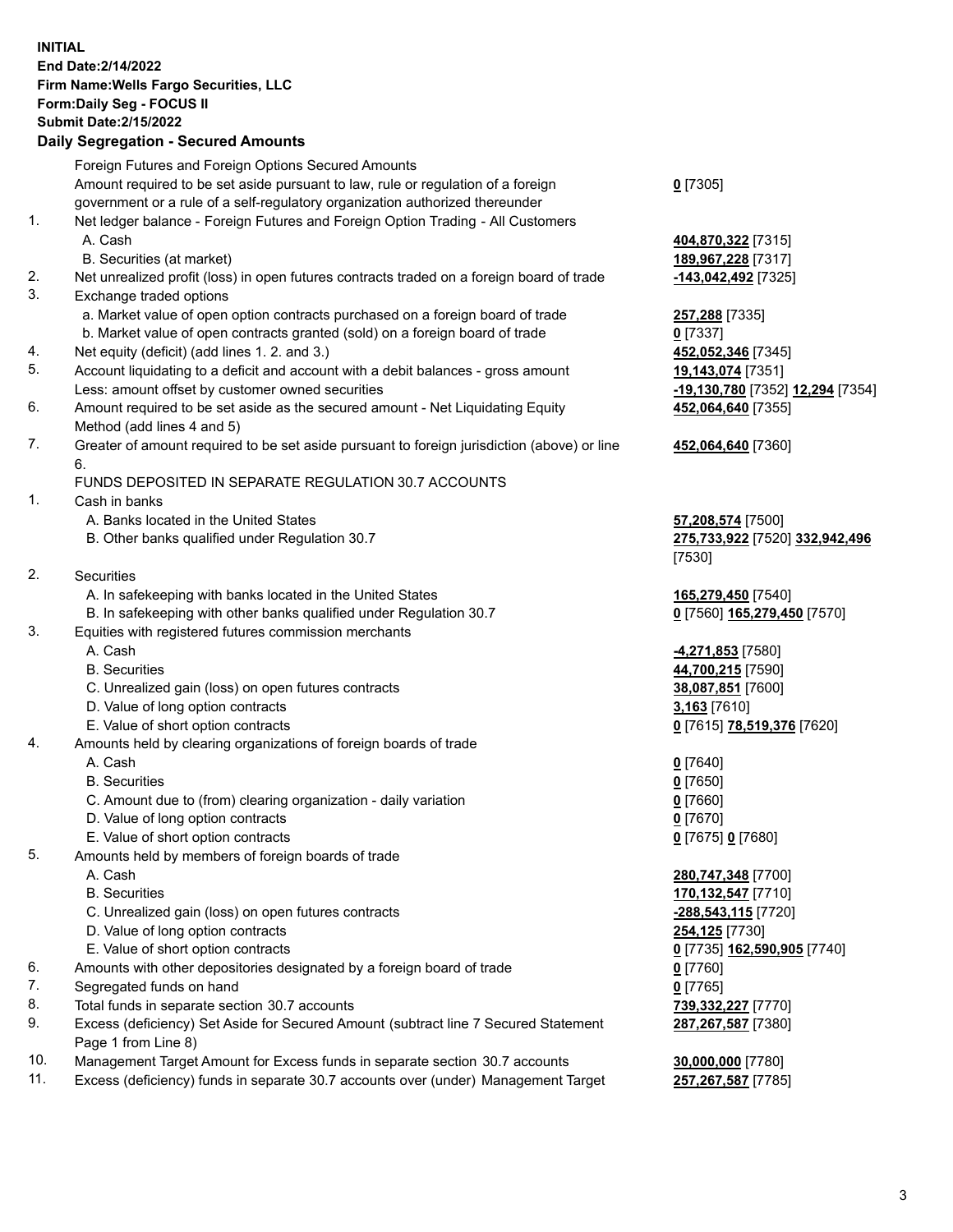**INITIAL End Date:2/14/2022 Firm Name:Wells Fargo Securities, LLC Form:Daily Seg - FOCUS II Submit Date:2/15/2022**

## **Daily Segregation - Segregation Statement**

SEGREGATION REQUIREMENTS(Section 4d(2) of the CEAct)

| 1.  | Net ledger balance                                                                  |                               |
|-----|-------------------------------------------------------------------------------------|-------------------------------|
|     | A. Cash                                                                             | 2,667,059,267 [7010]          |
|     | B. Securities (at market)                                                           | 1,892,780,507 [7020]          |
| 2.  | Net unrealized profit (loss) in open futures contracts traded on a contract market  | 772,772,836 [7030]            |
| 3.  | Exchange traded options                                                             |                               |
|     | A. Add market value of open option contracts purchased on a contract market         | 1,623,938,461 [7032]          |
|     | B. Deduct market value of open option contracts granted (sold) on a contract market | -1,504,424,024 [7033]         |
| 4.  | Net equity (deficit) (add lines 1, 2 and 3)                                         | 5,452,127,047 [7040]          |
| 5.  | Accounts liquidating to a deficit and accounts with                                 |                               |
|     | debit balances - gross amount                                                       | 107,623,188 [7045]            |
|     | Less: amount offset by customer securities                                          | -105,679,385 [7047] 1,943,803 |
|     |                                                                                     | [7050]                        |
| 6.  | Amount required to be segregated (add lines 4 and 5)                                | 5,454,070,850 [7060]          |
|     | FUNDS IN SEGREGATED ACCOUNTS                                                        |                               |
| 7.  | Deposited in segregated funds bank accounts                                         |                               |
|     | A. Cash                                                                             | 142,266,144 [7070]            |
|     | B. Securities representing investments of customers' funds (at market)              | 635,456,919 [7080]            |
|     | C. Securities held for particular customers or option customers in lieu of cash (at | 106,095,835 [7090]            |
|     | market)                                                                             |                               |
| 8.  | Margins on deposit with derivatives clearing organizations of contract markets      |                               |
|     | A. Cash                                                                             | 3,121,698,762 [7100]          |
|     | B. Securities representing investments of customers' funds (at market)              | 124, 161, 421 [7110]          |
|     | C. Securities held for particular customers or option customers in lieu of cash (at | 1,786,684,672 [7120]          |
|     | market)                                                                             |                               |
| 9.  | Net settlement from (to) derivatives clearing organizations of contract markets     | -48,101,160 [7130]            |
| 10. | Exchange traded options                                                             |                               |
|     | A. Value of open long option contracts                                              | 1,623,938,461 [7132]          |
|     | B. Value of open short option contracts                                             | -1,504,424,024 [7133]         |
| 11. | Net equities with other FCMs                                                        |                               |
|     | A. Net liquidating equity                                                           | $0$ [7140]                    |
|     | B. Securities representing investments of customers' funds (at market)              | $0$ [7160]                    |
|     | C. Securities held for particular customers or option customers in lieu of cash (at | $0$ [7170]                    |
|     | market)                                                                             |                               |
| 12. | Segregated funds on hand                                                            | $0$ [7150]                    |
| 13. | Total amount in segregation (add lines 7 through 12)                                | 5,987,777,030 [7180]          |
| 14. | Excess (deficiency) funds in segregation (subtract line 6 from line 13)             | 533,706,180 [7190]            |
| 15. | Management Target Amount for Excess funds in segregation                            | 115,000,000 [7194]            |
| 16. | Excess (deficiency) funds in segregation over (under) Management Target Amount      | 418,706,180 [7198]            |
|     | Excess                                                                              |                               |